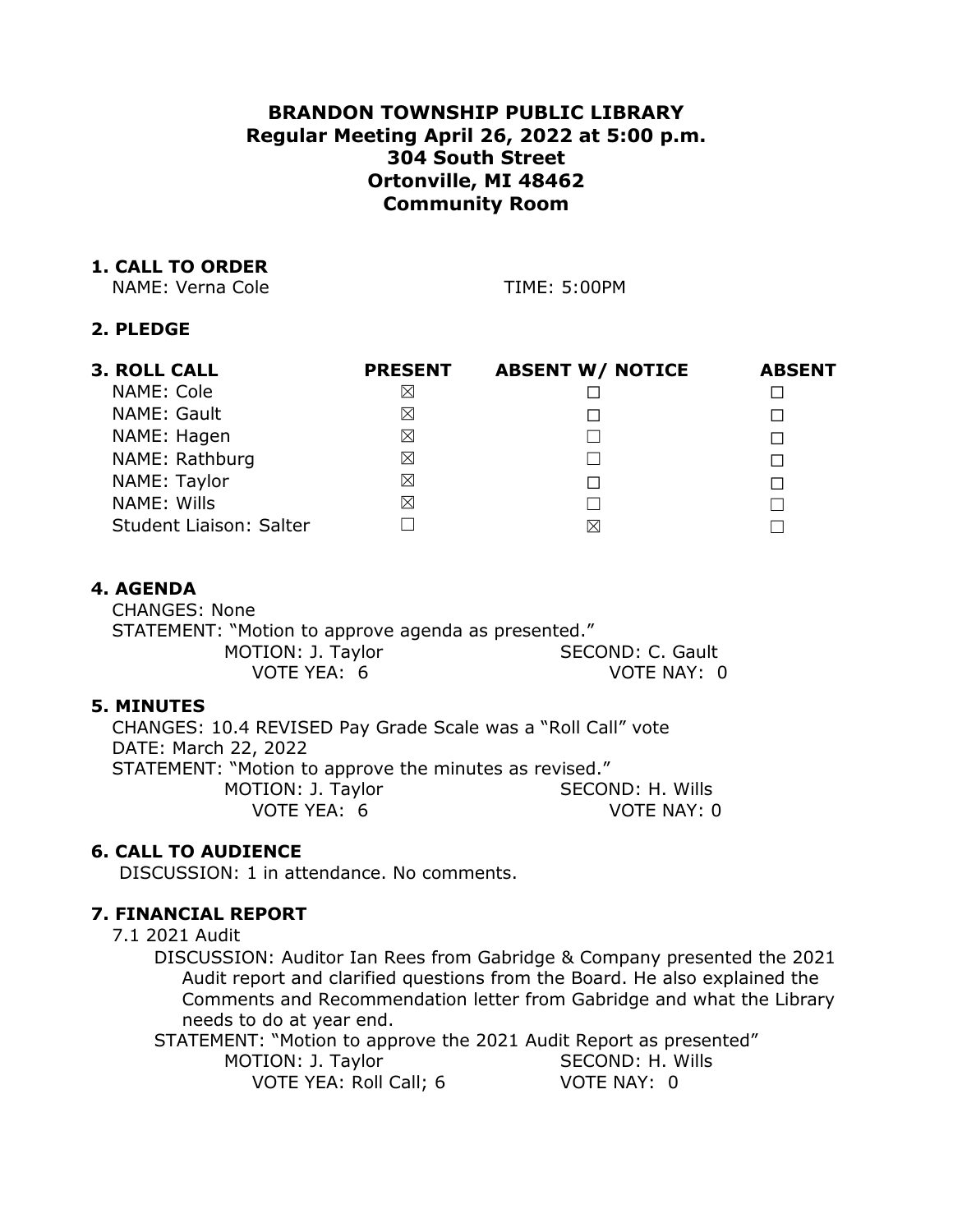7.5 Approve expenses paid for March 2022 DATE: March 2022 DISCUSSION: None STATEMENT: "Motion to approve the expenses paid for March 2022 in the amount of \$98,458.20." MOTION: J. Taylor SECOND: H. Wills VOTE YEA: Roll Call; 6 VOTE NAY: 0

7.5 Budget Amendments

DISCUSSION: Showed the previous Board approved amendments to the 2022 budget.

### **8. COMMUNICATION**

8.1 Letter from US Representative Elissa Slotkin

DISCUSSION: Letter from Representative Slotkin was kudos to BTPL for "…being selected as one of 200 libraries nationwide for the America Library Association's American Rescue Plan: Humanities Grants for Libraries." The Board echoed these compliments specifically to S. Quick and A. Waldie for applying to the Grant.

### **9. UNFINISHED BUSINESS**

#### **10. NEW BUSINESS**

10.1 Meeting Minutes Format

DISCUSSION: S. Hagen suggest removing the Discussion portion of the Board Meeting Minutes as they are not required. This information came from a United for Libraries webinar on Parliamentary procedure and Robert's Rules of Order.

J. Rathburg recommends the forming of an ad-hoc committee to make recommendations on improving the running of Board meetings and the minutes. V. Cole assigns J. Rathburg, S. Hagen, and J. Taylor to this committee.

STATEMENT: "Motion to approve the ad-hoc committee on Meeting Changes of

J. Rathburg, S. Hagen, and J. Taylor."

VOTE YEA: 6 VOTE NAY: 0

MOTION: C. Gault SECOND: H. Wills

10.2 Display Spaces and Bulletin Board Policy

DISCUSSION: The revisions to the Policy and Application are to include the upcoming art exhibit area for local artists the staff Art Committee has found.

STATEMENT: "Motion to approve the Display Spaces and Bulletin Board Policy and Application for Exhibit/Display Space as presented"

MOTION: H. Wills SECOND: C. Gault

VOTE YEA: 6 VOTE NAY: 0

10.3 Application for Exhibit/Display Space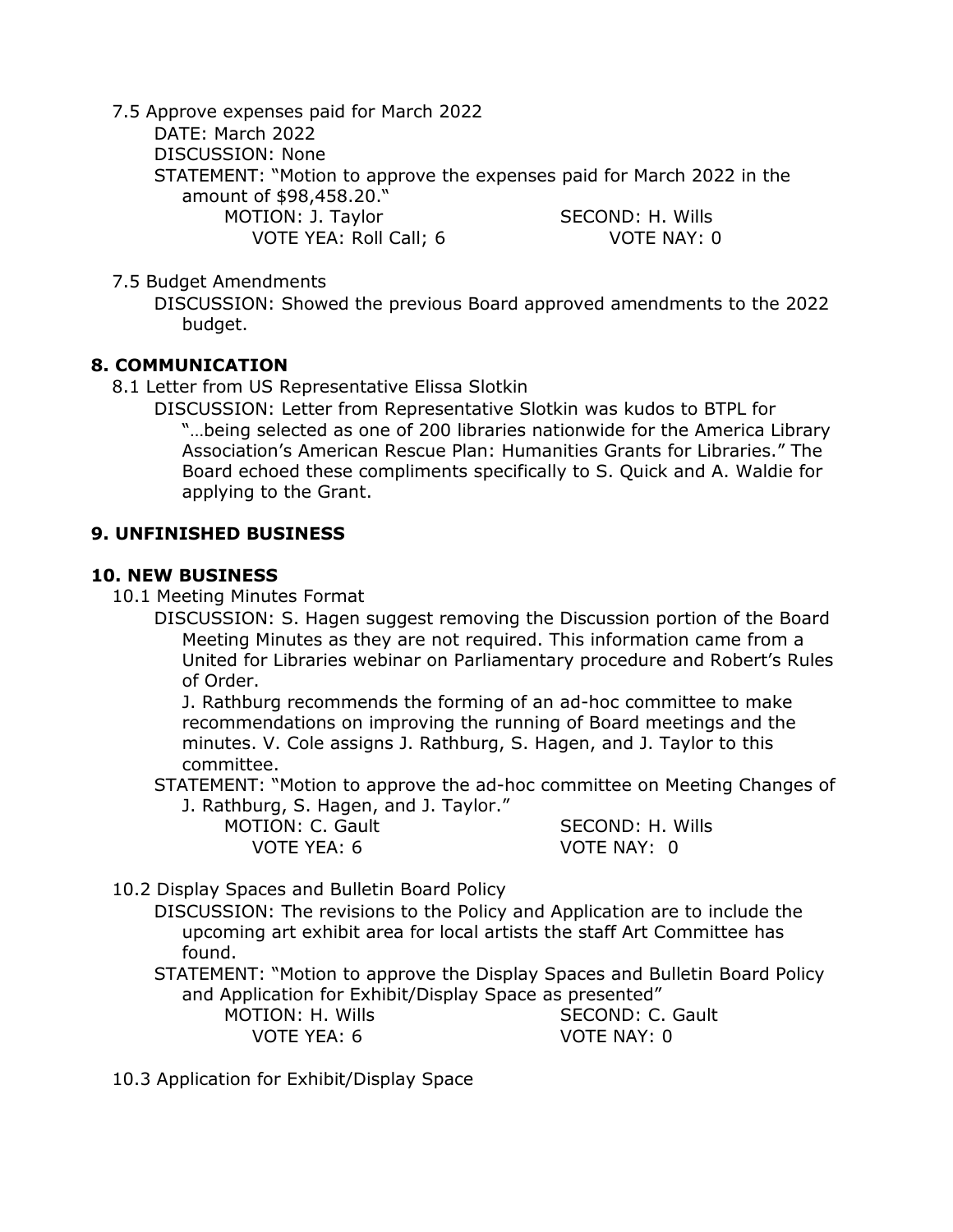DISCUSSION: See Discussion and Statement of 10.2 Display Spaces and Bulletin Board Policy

## **11. COMMITTEE REPORT**

11.1 Ad-Hoc Parking Lot (Cole, Wills, Rocheleau)

DISCUSSION: Committee spoke with local libraries about projects and engineering companies. Only 2 engineering companies were used by the three libraries with recent work. Committee will reach out to these companies for job details and bids for work. C. Gault will forward any email received last year from other engineering companies.

- 11.2 Ad-Hoc By-Laws (Gault, Wills)
	- 11.2.1 REVISED Bylaws- Including Appendix I (Director Candidates Checklist, Staff & Board Survey, Questions for References, Interview Questions, Director Interview Rubric, Director Hiring Process) AND Appendix II (Trustee Interview Questions/Rubric, Trustee Appointment Process)
	- DISCUSSION: Revisions included: editing the agenda order for meetings, removing the option of virtual attendance, and adding Appendix I, concerning hiring a director, and Appendix II, concerning choosing an interim trustee. This will be further discussed at May's Board Meeting.

### 11.2.2 ALA/United for Libraries Ethics Statement for Trustees

DISCUSSION: Some concerns were raised about the statement and will be reviewed and further discussed at May's Board Meeting.

11.2.3 Bill of Rights DISCUSSION: This will be further discussed at May's Board Meeting.

11.3 Ad-Hoc Trustee Recruitment (Cole, Hagen) DISCUSSION: No report

#### 11.4 Professional Development (Rathburg, Wills) DISCUSSION: Committee recommends United for Libraries webinars for further education about many subjects.

11.5 Friends Liaison (Rathburg, Taylor)

DISCUSSION: The Book Store has found its new home across the hall. FOL donated \$450 for summer reading. There will be a Donate button on BTPL website with funds going to the FOL.

- 11.6 Student Liaison (Cole, Hagen) DISCUSSION: No report; Student liaison not in attendance.
- 11.7 Advocacy (Gault, Hagen) DISCUSSION: Committee will be working with Staff Outreach Committee for possible Meet the Candidates nights.